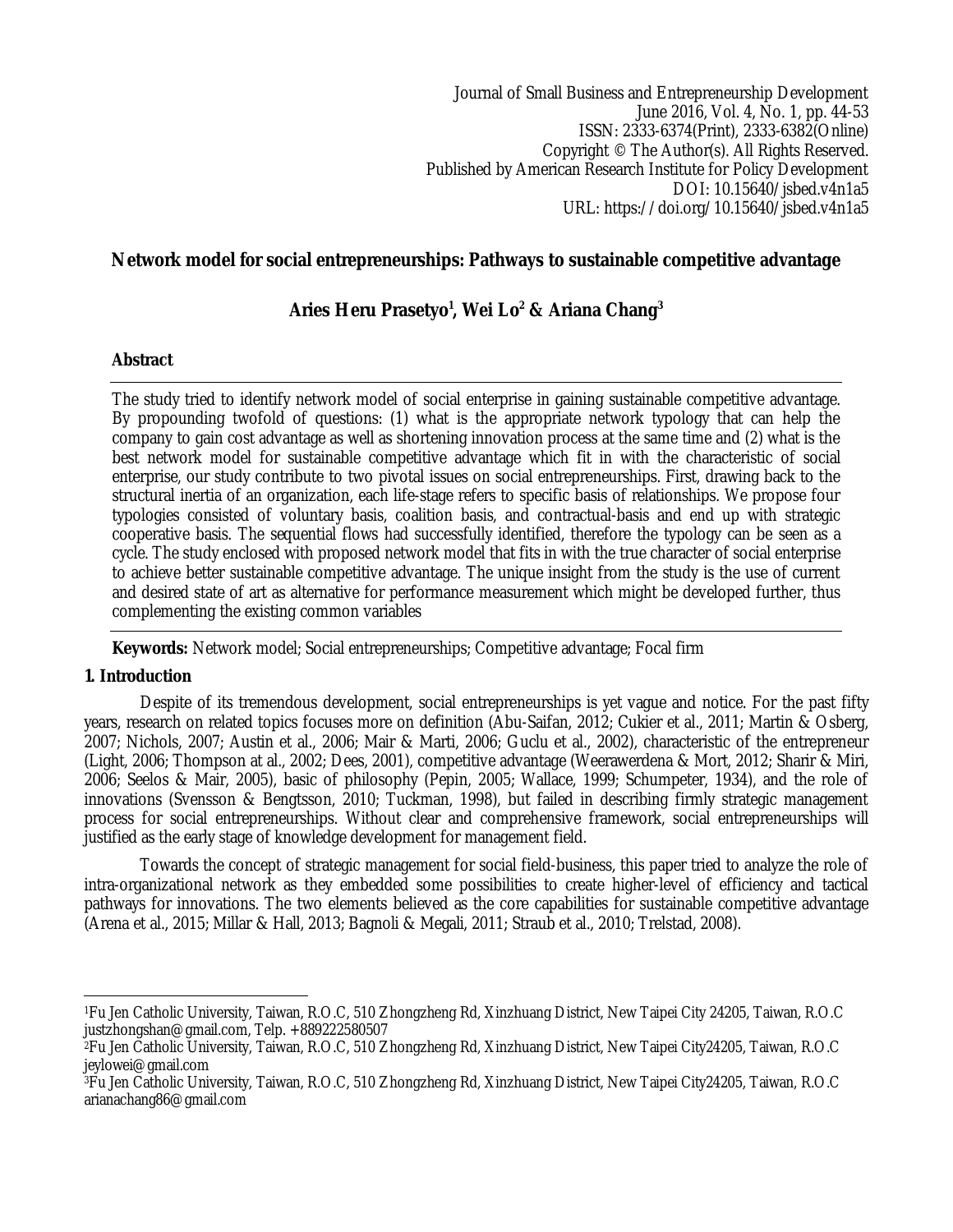We focused on twofold of questions: (1) what is the appropriate network typology that can help the company to gain cost advantage as well as shortening innovation process at the same time and (2) what is the best network model for sustainable competitive advantage which fit in with the characteristic of social enterprise. The rest of the paper will be organized as follows. Section two will briefly discussed our analysis among several former research. In order to have clear perspective, we searches the journal using Proquest and google scholar database from the year of 2000 to 2015 and having one additional seminal book by Schumpeter (1934). Section 3 will provide analysis and discussion to answer our proposed research questions. We develop network model for social entrepreneurships and profound pathways for further research agenda. Section four presented our arguments for practical implications from the findings, while section five summarized our conclusions.

### **1. Literature review**

#### **1.1. Relating social network analysis to social entrepreneurship**

Network is seen as the product of mutual-relations between units, where each party think that they are dependent on others. This is true since the basic common reason to live within network is to gain advantageous skills instantly. Moreover, many organizations saw network as short-cut to develop future competitiveness. Through proper knowledge transfer mechanism, company has the opportunity to learn from other experience in developing one core competencies (Prasetyo, 2016a). For most cases, company with higher capabilities tends to support those who had lower ability in order to create entry barriers for new entrants.

Analyzing the true characteristic of network can be done with social network concept. As proposed by Scott (1991), social network analysis focused on investigating the relational aspects of the structure in the context of intraorganizational alliances. The key concepts in social network analysis consist of (1) structure, (2) ties, (3) content, (4) context and (5) purpose. The first element would be structure. Since network performed by sets of actors, then relation between actors can be drawn as structural connection (Kilduff & Tsai, 2003). Moreover, developing network started with the initiation of one actor which further attracted another member to join in. Granovetter (1973a) identified some basic reasons which further justified as ties which connected one member to another.

Several former researches signaled theories which potential to be the source of ties: transaction cost economies, institutional theory, strategic management perspective, resource based view and knowledge management. For transaction cost economies, one possible reason to join network is to acquire better bargaining power which lead the company to get extra discount or any other ways in achieving higher efficiency.

The logical framework is related to resource based view and strategic management where company tend to be taught with the ultimate goals in increasing wealth. Therefore, to be able to operate in highly productivity company needs to share important elements such as production facilities, research and development program, supply chain process, distribution process, or even knowledge management. Having collaboration can lead the company to fully utilize the resource availability as well as gaining larger profit (Prasetyo, 2016b; Hines, 2005).The better the network can facilitate all resource transfer, the stronger the ties would be (Granovetter, 1982b).

The third to five elements – content, context, and purpose – in social network analysis describe every meaningful reason to live within network. Content is the extent to which every member agreed for some specific rule of game set up by the focal firm. However, for some cases the agreement is not based on formal contract, but the rule will be respectable by all members since every one shared the same desire: to achieve better goals in the future. This is the point where social enterprise should take more advantage.

The fourth element – context – defined how network managed its relationship with non-member organization. Considering the important role of mission-sharing principal, social entrepreneurship, give more attention to non-member organizations with more values-similarity. Ideally, they will put the requirement when filtering potential candidates.The fifth element – purpose – always set by the focal firms (Prasetyo, 2016c). For some scholars, productive network must be planned properly from the beginning (Kilduff& Tsai, 2003). The focal firm must be able to convince all leaders to follow some particular mechanism in order to achieve common desire. This is important for social entrepreneurships since the productivity lies on member activation and willingness to pursue specific achievement for each period.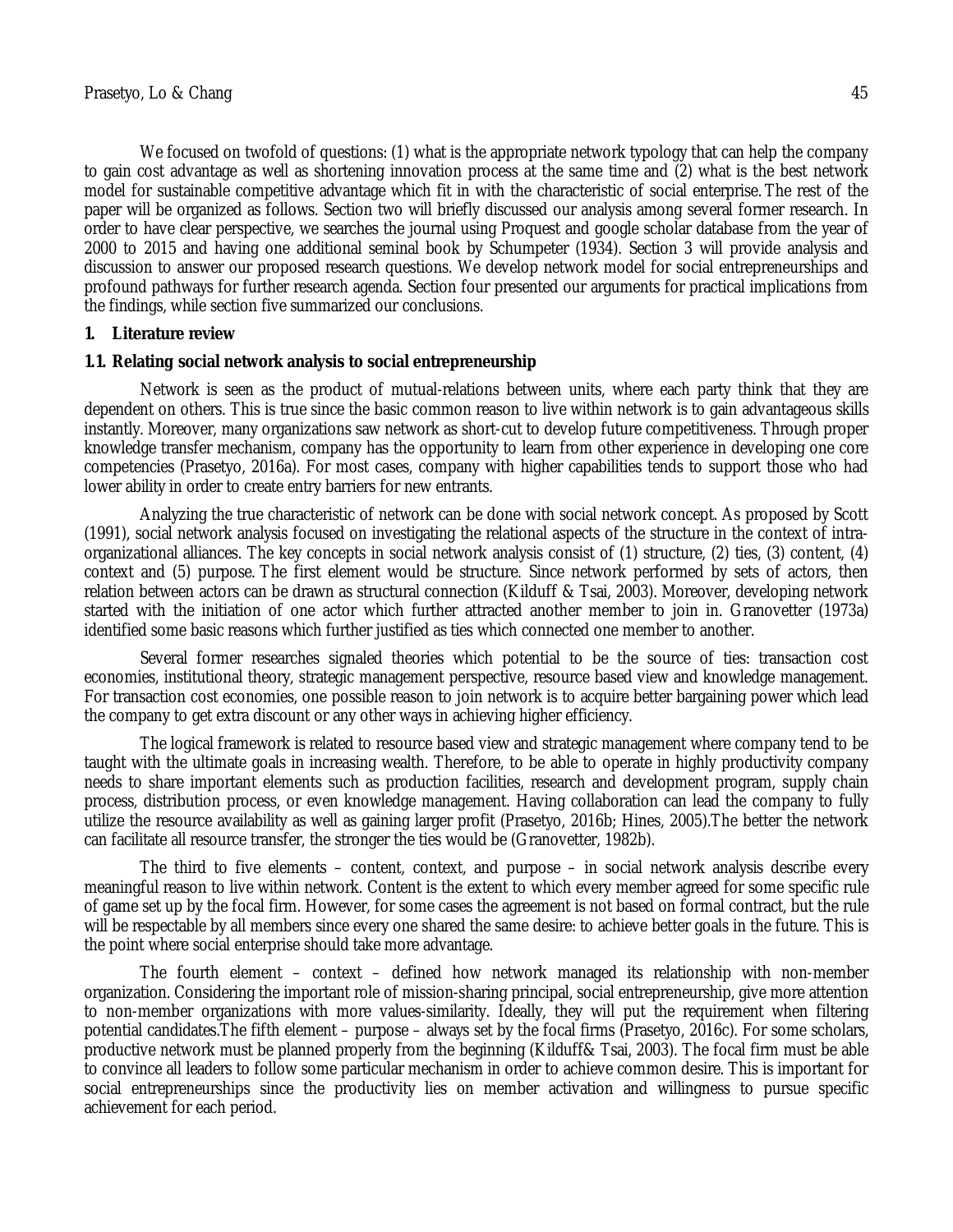Furthermore, every performance will be counted in cumulative way to provide a network value.Though social network analysis was mostly applied on profit-oriented organizations, but our theoretical presentation signaled the potential for social entrepreneurships upon some elements: (1) the existence of the focal firm as network leader, (2) the importance of mission-vision and value sharing among member, (3) defining the true content for collaboration, including the key performance to be achieved, (4) setting up the context which dealt with how organization manage its relations with non-member outside network and (5) refining the true purpose of the entire network in order to deal with environmental changes. This will benefited our further analysis.

#### **1.2. Network strategic management analysis for social entrepreneurship**

We begin the analysis by defining the term social entrepreneurships. Our theoretical reviews found strong pivotal insight from Nichols (2007) and Mair (2006). Social entrepreneurships defined as the extent where corporation was initiated towards serving those who is unserved by the existing political or economic institutions, thus while dealing with social problems, the firm tried to elevate the quality of life for the common virtues.

Drawing back from the offered definition, there are two main objectives of social entrepreneurships: (1) dealing with social issues and (2) escalating the quality of life among society. Grappling with those two missions at the same time would be unavailing for couple of reasons. First, the problem of the society is very complex and unstructured. For most cases, it is difficult to identify the root of the problem. Many scholars or even politician only dealt with the symptom by trying to restrain the chronic for future impact. This is the why social enterprise need support from other parties.

Second, different perspective had thrives to different opinion regarding the social needs. Foremost, company needs to have strong relations with the society in order to disseminate the knowledge properly. This would be the true basis for the future understanding, commitment, and loyalty.

Having done with identification stages, further steps would be on the core process of the company, ranging from research and development, production, finance, human resource, up to marketing management. This is where the complexity begins.

Success in identifying social problem shared no guarantee for sustainable competitive advantage. Retrieving to network strategic management model proposed by Prasetyo (2016b), social enterprise need to find the best idea to deal with cost leaderships strategy and innovation forced at the same time. The logic behind the opinion is that as social organization, most former research related the organization with the help from funding institutions (Bugg-Levine et al., 2012; Chernoff, 2008, Wuttune et al., 2008). But on the long run, the company needs to be more economic-independence. Thus, operating at the highest level of efficiency is compulsory.

On the upstream level, the company needs to compete with commercial sector to occupy the best position at the market. Although both sectors are totally different, but at most case, customers tend to synchronize the two. The way customer evaluates organizational performance for commercial and social enterprise is almost the same. Therefore, some scholars defined the phenomenon as hybrid-form (Grasll, 2012; Brandsen et al., 2005; Ben-Ner, 2002). Up to some point, customers prefer to evaluate performance based on the common measurement including: (1) the fairness of the price, (2) the quality of the product and (3) interesting gimmick given as marketing campaign. All of this leads the social entrepreneurships to be able to perform innovation neither on product level, managerial level nor on even process level.

Despite of its complexity, one potential solution to perform both competencies at the same time would be by networking. Social enterprise need to have business alliances with related stakeholder to gain better advantage. It can be alliances with society which will be served, supplier in the supply chain mechanism, or even with existing player to gain more advanced knowledge about market.

Though the concept was derived from the same source, business network for social enterprise must be different from commercial sector in terms of: (1) sharing social mission (Martin &Osberg, 2007; Mair& Marti, 2006), (2)prioritizing local society (Billis, 2010; Defouny& Nyssens, 2010; Brandsen, 2005) and (3) engage more on value creation (Lessig, 2008). Those three terms made importance of social enterprise as the initiator of the alliances. Referring to network strategic management concept, we named the position as the focal firm.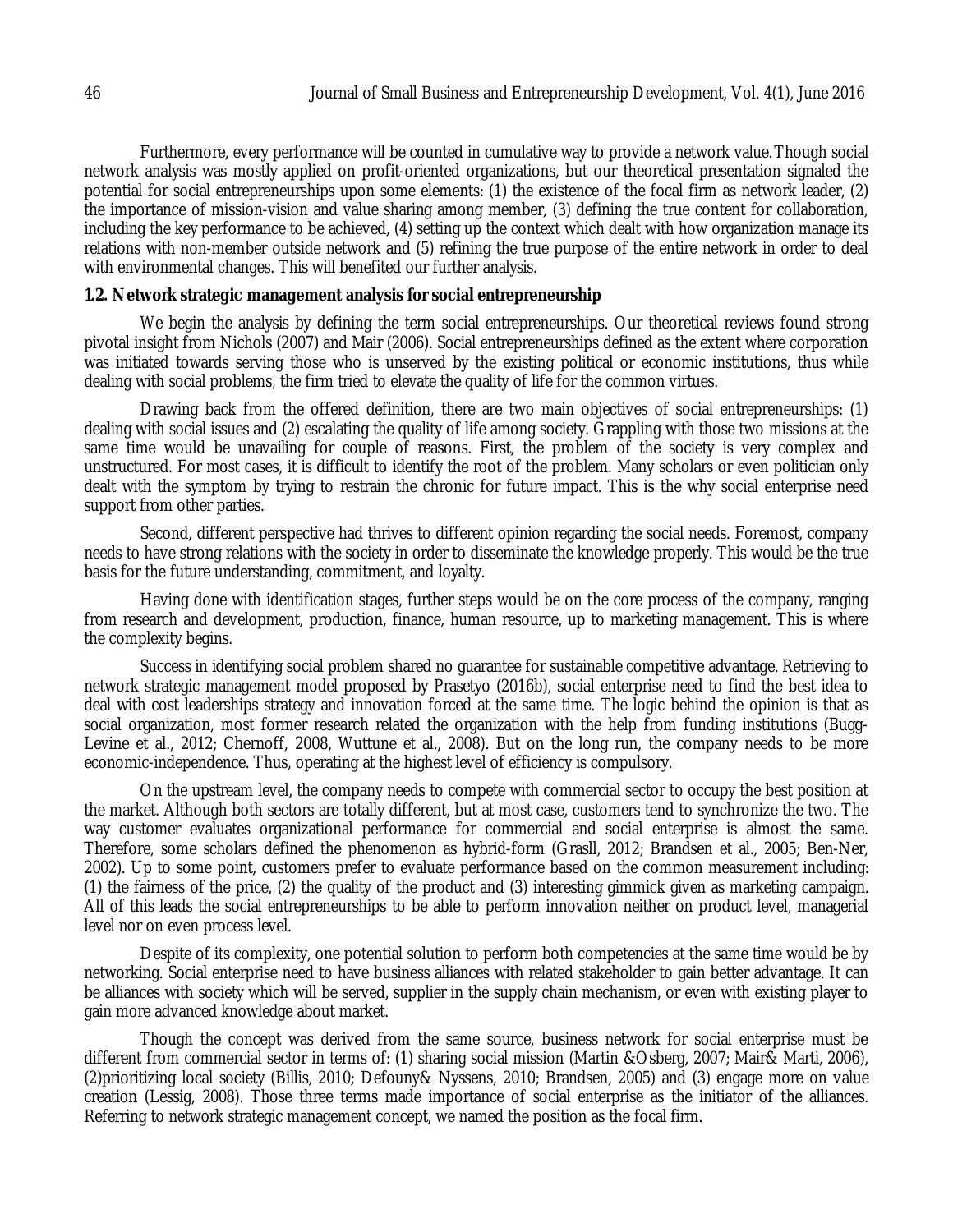Furthermore, the focal firm used to have power upon four respective areas, including setting up missionvision and target to be achieved by network, the rule of the games in aligning one competency into another, memberfiltering process and performance evaluation over network. Holding the position firmly, social enterprise will be able to maintain its social value over the long-run.

#### **2. Analysis and discussion**

#### **2.1. Proposed network structure**

Proceeding business network structure for social enterprise started with the definition of network. Deriving from three former research on business alliance phenomenon, network can be describe as sets of interconnected organizations which tend to exchange its capabilities in order to deal with internal weakness (Fuller-Love & Thomas, 2004; Coviello&McAuley, 1999; Hollendsen, 1998). Moreover, internal weaknesses experienced by most social enterprise are on human resource issue, financial dimension, and production process. Weak-supporting funds happened as systemic factor which impacted all organizational elements, such as inability to attract the best talented people to run the organization, powerless to provide production facilities and for research-development activity. This might signaled the holes for future collaboration.

Retrieving from the conclusion proposed by Burt (2000), the structural holes created within network is actually the source of value added while unconsciously foremost case, network started to realize the potential value buried inside. This is the reasons for social enterprise to take the position as initiator for network development, thus becoming the focal company.

Taking the idea to the life cycle of the organization, to be fully recognized as potential focal company which has the ability to attract more players in joining the network, company need to develop their internal capabilities. Therefore most probably, the opportunity to become focal company can be found at the growth-stage up to maturity, while acting as supporter to others network might beneficial for introduction-stage (see figure 1).

Moreover, early stage can be used as learning process to achieve higher-better bargaining position. Social entrepreneur must pay more attention by setting up a proper long-term plan as initial steps, such as internalorganizational assessment to identify strength and weakness, and also portraying capabilities which should be developed in the future. This can be done using benchmarking process to some known incumbent.

Apart from deploying introduction-stage as knowledge mission, another theme which can be done is starting to develop strong ties with all incumbent and stakeholder for future relationships. The reason is that initial recognition is benefited as ways to show the true capabilities hidden within organization which further can be used by the entire network through contractual or non-contractual basis.



**Fig. 1: Possible position for each stage Source: develop for the study**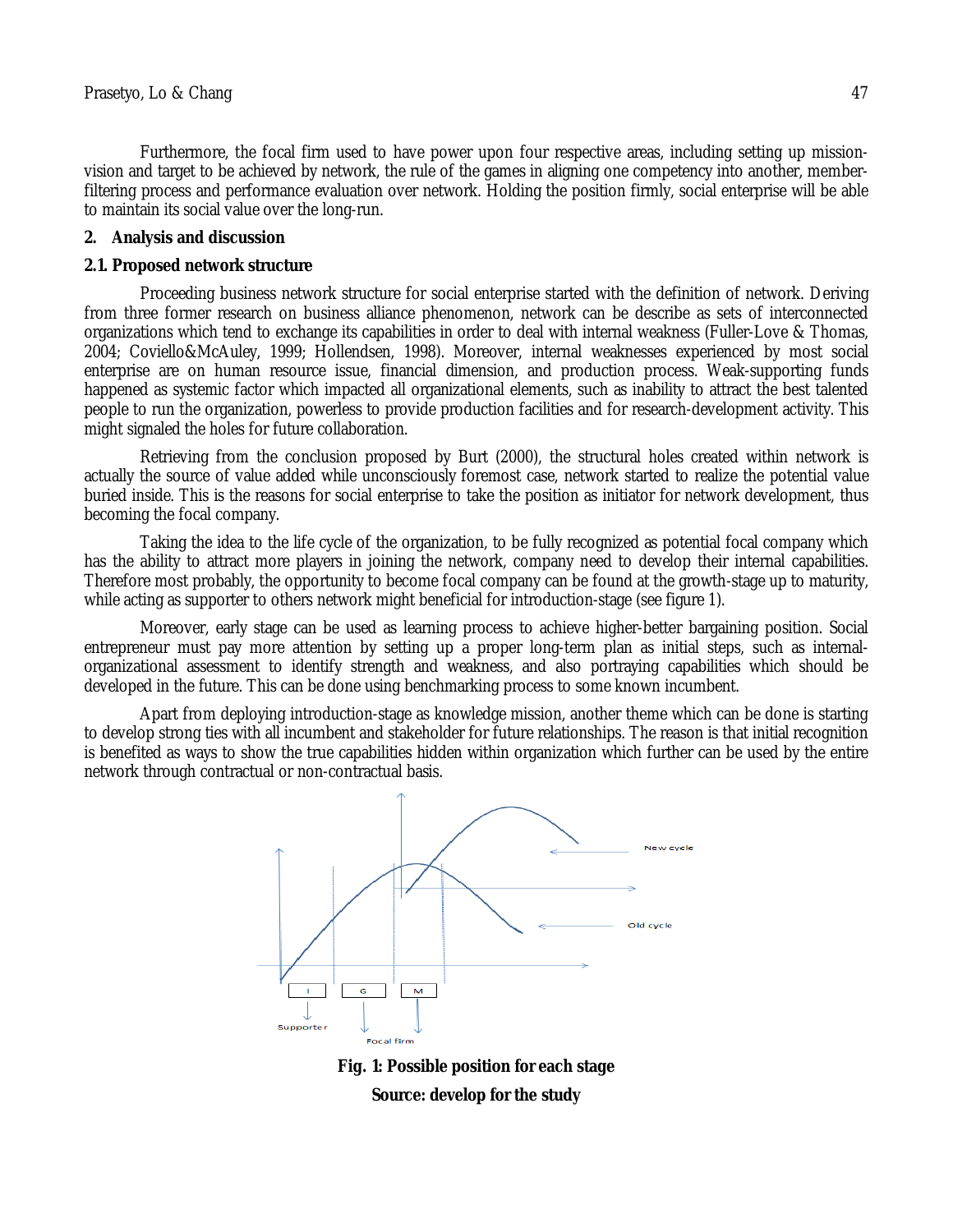As mentioned before, succeed in performing the best capability is the best approach to build mutual trust and future support. Therefore, once the company became the focal firm, then they must be able to initiate a new life cycle in order to give clear direction to all members regarding what to be achieved.

#### **2.2. Network topology**

The previous explanation lead us the understanding that the position of social entrepreneurship is totally depend on how well they can perform the capability, therefore identifying firmly typology will be a great contribution to the concept. Our proposed typology can be seen on figure 2.

The two dimensions of typology are using resourcefulness and similarities of mission as elements. As suggested by Todeva and Knoke (2005), Saxton (1997) and Tsang (1999), intra organizational performance is affected by how well each party can perform its internal capacity at higher-level – so called resourcefulness. Failure in performing the true competence will be impacted future trust and commitment for the entire network.Another consideration would be the number of potential members in which great number representing company-high bargaining power (Hilmberg& Cummings, 2009).



**Fig. 2: Network typology for social enterprise.**

# **Source: develop for the study**

The proposed typology consists of four quadrants. The first is voluntary basis. This is the extent where social enterprise shared low resourcefulness as indicated by medium-low performance while the similarities on missions are few. In this case, the organization has no bargaining power thus, relying on the existing condition while keeping at best performance in order to change the environment – attracting new entrants with more similarity in mission to join the system. Furthermore, the basis of network ties should be on voluntary basis, since having contractual basis with those who is not similar in mission will affects the overall performance. Voluntary basis would be advantageous since the relationship can be instantly performed – as long as where two parties agree in exchange their resource without having firmly connectedness one another. This type can possibly be deployed over introduction-stage.

As internal capabilities had successfully developed, while similarity in mission among partner is still few, then it would be good if the relationship can be built upon contractual basis. The purpose is to lock the position of each partner to perform the function as focal firm wishes. Network ultimate goals must be the strong bond for future collaboration. Moreover, this can be acknowledged as the first step to be the focal firm.

The third quadrants would be coalition basis. This is where resourcefulness still low, but similarity in mission experienced by each partner is more. Up to this point, organizational bargaining power is still below the moderate level. That is why the possibility to have contractual basis is somewhat low. Notwithstanding, potential partner still can justify organizational future capabilities. Therefore, the most possible ties to have their attentions are by coalition basis. This is where social enterprise started to utilize network as important part of knowledge management.

The fourth quadrants – as targeted by many social enterprises – would be strategic cooperative basis. This is where resourcefulness is already developed at its best and the more potential partner who share the same mission. In order to be the futurist for social entrepreneurship, company has to take the responsibility as strategic initiator for further cooperative among all stakeholders.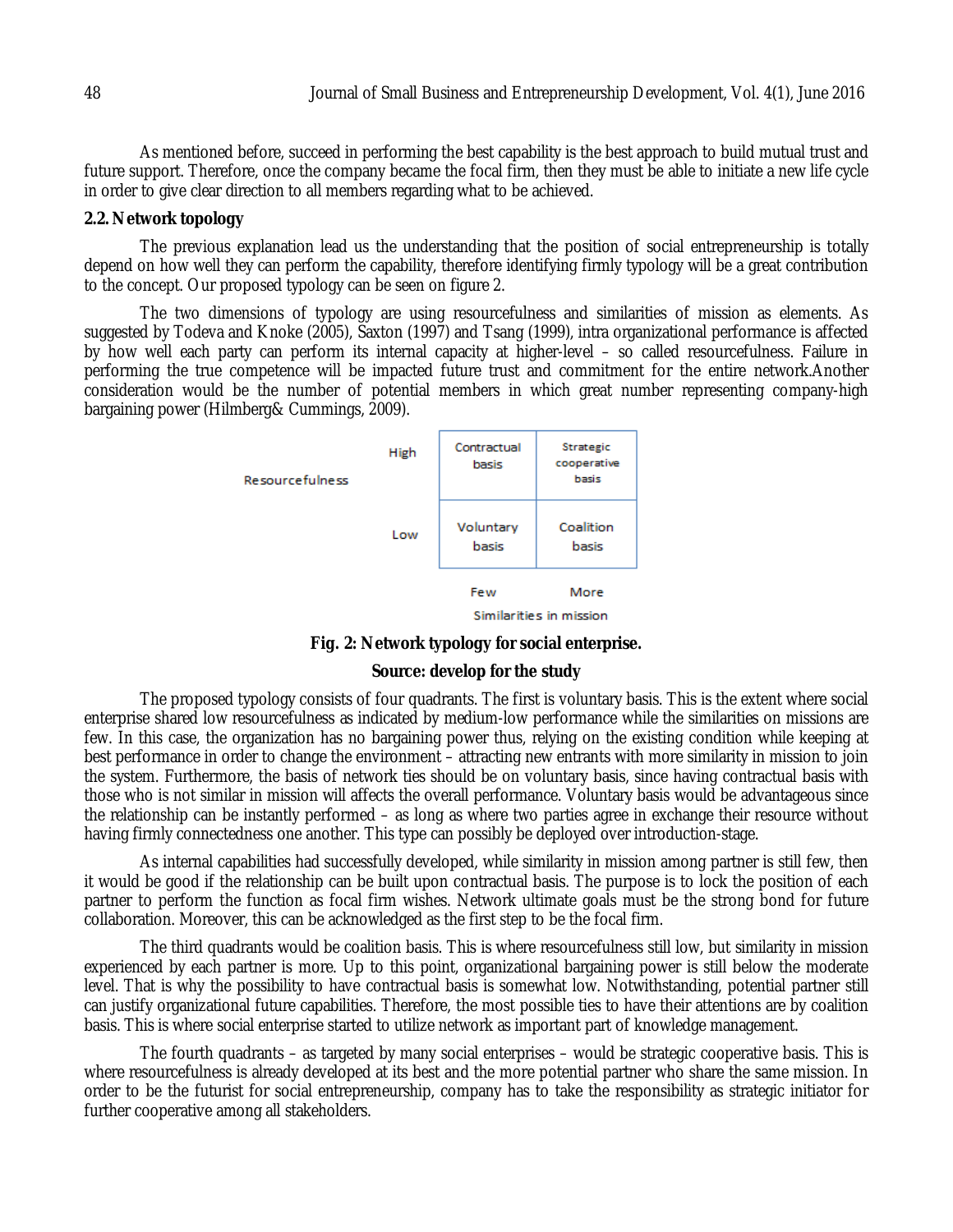Since the quadrant shared the highest position, then they can give more impact to others. Several social enterprises had been justified in this stage, such as Grameen Bank in Bangladesh, Woman Like Us in United Kingdom and eBay. Their outcome had inspired the world.

One unique finding from the typology is that it deserved to have cyclist movement, begin with voluntary basis, continued on coalition basis, contractual basis and ended up with strategic cooperative basis. By identifying the flow within each quadrant, the typology can be used for benchmark to all social entrepreneurs in order to find clear pathways to develop the organizations.

#### **2.3. Proposed network model framework for social enterprise**

After identifying some possible network typology for social enterprise, this section will briefly discuss our thoughts regarding the general framework in pursuing sustainable competitive advantage. As initiated by resource based view, limited resource succeeded in uncovering the facts that gaining superior bargaining power is compulsory to prolong the existing operation (Wang & Ahmed, 2007; Teece et al., 1997; Wernerfelt, 1995; Barney, 1991). The same concern applied for social entrepreneurships, since they also dealt with commercial sector in serving the potential markets. Thus, having sustainable competitive advantage must be the ultimate goals for each social enterprise.

Our proposed framework – as seen on figure 3 – consists of five major components: (1) the early state of art, (2) antecedents, (3) the mechanism of network management, (4) sustainable competitive advantage and (5) enclosed with targeted state of art. Each of the components will be described further.



**Fig. 3: Network model for sustainable competitive advantage of social enterprise.**

## **Source: develop for the study**

Early state of art is the extent on which organization tried to positioning itself among the four quadrants. It is important since the initial definition tend to define long-term systematic pathways. By realizing the existing position, social enterprise has the willingness to develop further on both contexts: individually and also in collaborative manners.

The second components would be the antecedents. We identified five possible antecedents: (1) mutual commitment, (2) trust, (3) honesty, (4) leadership and (5) envisioned. However, most former research on traditional form of network also suggested the similar idea, but social enterprise shares higher level of commitment, trust, honesty, impactful leadership and clearer envisioned. One strong argument is because social enterprise rely its long term performance towards relationship with all members within network.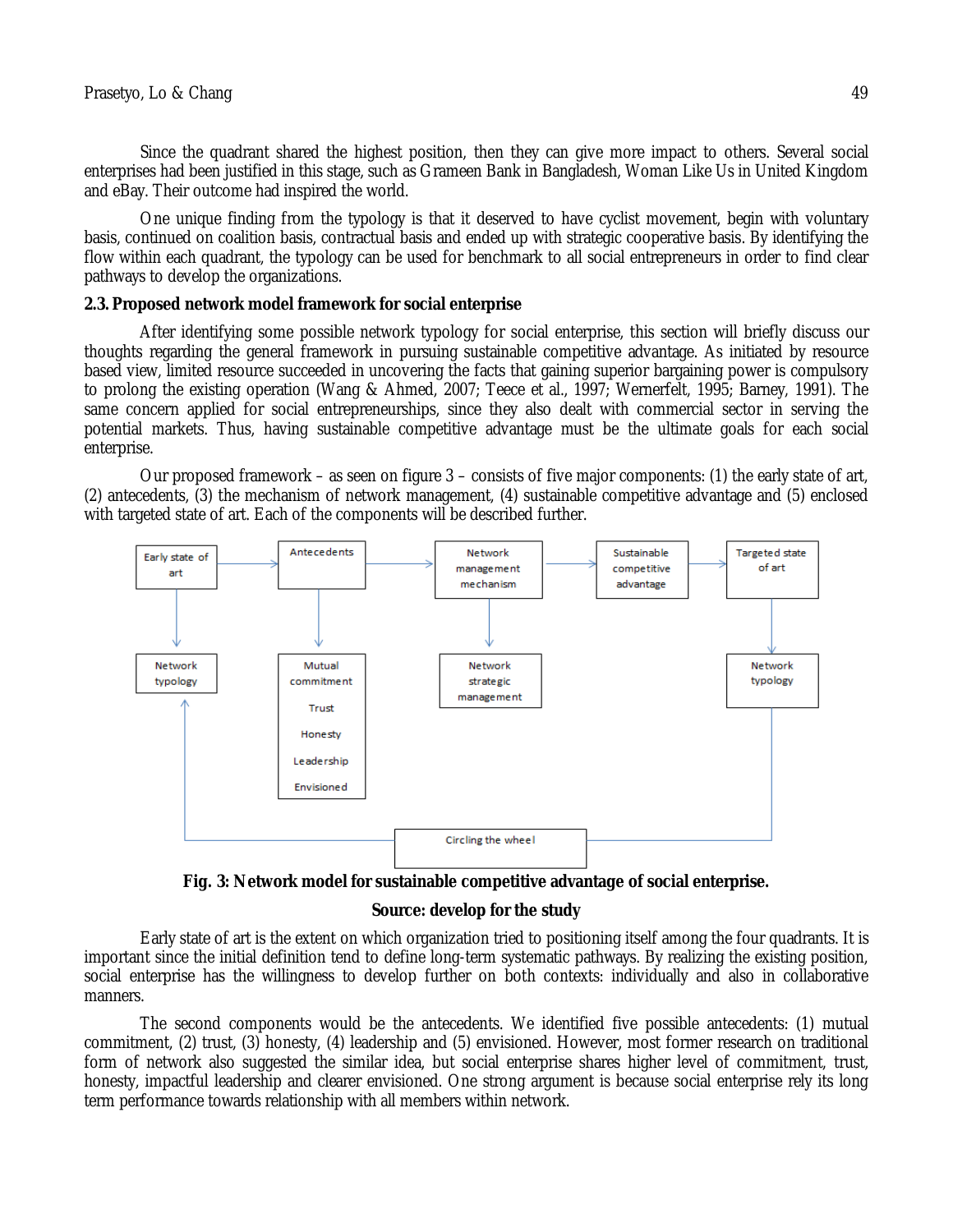Thus, showing low commitment, mistrust, dishonest, ineffective leadership, and blurred vision will lead the organization to its early 'quitters'.

Relating the antecedents with network typology, it is cleared that mutual commitment, trust and honesty should be the basis for all quadrants, especially for voluntary and coalition basis. This can be seen as an early stage where every party tried to justify the feasibility of future relationships. Strong commitment, trust, and honesty among members also act as triggered point to attract new entrants in joining the network. Once those three components become stronger, then proper leadership might elevates the network to contractual basis, where the focal firm started to manage collaboration procedure for entire network. Furthermore, the ultimate outcome from proper leadership would be strong envisioned which lead to strategic cooperative basis of network.

For some instance, that is the final destination for desired state of art. Up to this point, the focal firm tends to direct the network to start with the new concept and share the new dreams. Finally, this is the pathways to maintain sustainable competitive advantage.

## **2.4.Dealing with potential threats**

The greatest threat for applying the model is due to dynamic capabilities pursued by each member within network. As structural inertia of an organization, social enterprise unrestrained themselves from dealing with profit oriented organization. The same spirit shared to all partner for the entire network. Therefore considering behavior of external factor is plausible.

Our analysis begins with how social enterprise would react to dynamic capabilities. As initiated by Andrews (1971), Teece and Pisano (1994), Teece, Pisano and Shuen (1997), dynamic capabilities is succeeded in looking at strategy as non-normative field of studies. Strategy might change shortly in accordance with environmental turbulence, therefore each organization tried to estimate some possible changes for future planning.

Drawing back from the concept of innovation, it is concluded that one possible way to deal with dynamic capabilities using network perspective is by having alliances towards new product development. The focal company needs to create firmly direction for future innovation. Through some productive knowledge management system, members of the network can act as the source of idea, thus fulfilling the envisioned component of antecedents.

Unconsciously, the mechanism leads to shortening the proposed cycle – as seen on figure 3. Competitiveness at a time can be the source of another new cycle, and importantly, contribution from each member will make the circling faster than before.

## **3. Future direction**

The study shared limitations since it only provide theoretical framework which needed to be tested empirically. Therefore, further research can be done on several areas. First is to have empirical test among the five antecedents – mutual commitment, trust, honesty, leadership and envisioned. This is to find the evidence of how each antecedent interact each other.

Secondly, using case study approach, further research can be done in analyzing the implementation of network strategic management concept while try to find the relationship with the ultimate goals which is sustainable competitive advantage. Our suggestion highlighted the use of case study analysis by considering that the concept still under construction to be used as firmly benchmark. Deploying case study might be benefited the researcher by providing more insight for potential measurement variable as well as operational definition.

The third agenda would be on the component of sustainable competitive advantage. Though most research in social entrepreneurship used societal return on investment as the measurement, our theoretical tracing proofed the other potential variable which is network typology. Further research can be done to complement the framework by identifying the perfect scale for the diagram so that it might be used for practical matters.

#### **4. Conclusion**

This study began with addressing the two fold questions :(1) what is the appropriate network typology that can help the company to gain cost advantage as well as shortening innovation process at the same time and (2) what is the best network model for sustainable competitive advantage which fit in with the characteristic of social enterprise. Our theoretical explanations had come to frame two related answers.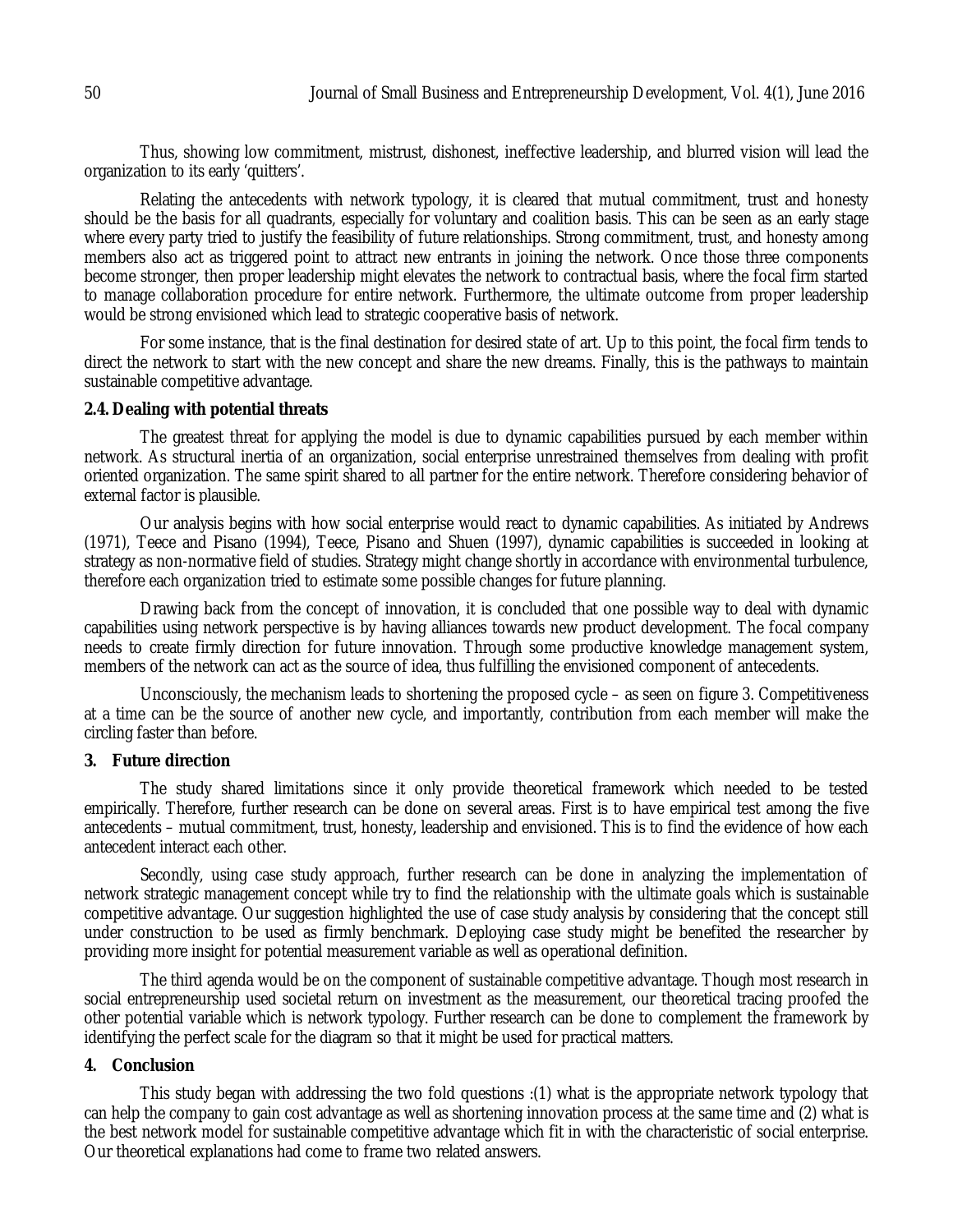First, appropriate network typology for social enterprise signaled strong influenced from organizational life cycle. At introduction-stage, the possible typology would be voluntary basis and coalition basis, meanwhile, growthstage should be dominated with contractual basis and as the final destination, maturity-stage deployed strategic cooperative basis.

Secondly, the proposed framework for network model of social enterprise begins with current state of art. This can be done by identifying the position among typology to have clear pathways for further steps. The next component would be the fifth antecedents and network strategic management. Meanwhile the ultimate goals should be sustainable competitive advantage with firmly measurement using desired state of art derived from network typology.

The practical implication of this study leads to the importance for social entrepreneur to identify its current state of art while portraying targeted state of art using our proposed typology. As complement to common measurement of societal return on investment, our typology can be used to have clearer pathways in achieving sustainable competitive advantage.

Our proposed network model might become the greatest contribution from the study which needed to be tested empirically in order to have firm guidance in dealing with ambiguity on social entrepreneurship field of knowledge.

## **Acknowledgements:**

We would give the highest appreciation to Professor Jersan Hu, Professor Anthony Kuo, Professor Mei Chih Hu, Professor Allan Wu, for great comment and insight to the study. We also give thanks to the two anonymous reviewers for their suggestions and comments to the paper.

# **5. References**

- Abu-Saifan, S. (2012). Social entrepreneurship: Definition and boundaries. Technology *Innovation Management Review*, February, 22-28
- Andrews, K. (1971). *The concept of corporate strategy*. Irwin: Homewood
- Arena, M., Azzone, G. and Bengo, I. (2015).Performance measurement for social enterprise. *Voluntas*, 16, 649-672
- Austin, J. E., Stevenson, H. and Wei-Skillern. (2006). Social and commercial entrepreneurship: The same, different of both?.*Entrepreneurship Theory and Practice*, 30(1), 1-22
- Bagnoli, L. and Megali, C. (2011).Measuring performance in social enterprise. *Nonprofit and Voluntary Sector Quarterly*, 40 (1), 149-165
- Barney, J. (1991). Firm resources and sustained competitive advantage. *Journal of Management*, 17(1), 99-120
- Ben-Ner, A. (2002). The shifting boundaries of the mixed economy and the future of the nonprofit sector.*Annals of Public and Cooperative Economics*, 73, 5-40
- Billis, D. (Ed) (2010). *Hybrid organizationa and the third sector*. Basingstoke: Palgrave Macmillan
- Bugg-Levine, A., Kogut, B. and Kulatilaka, N. (2012).A new approach to funding social enterprises. Harvard Business Review, January-February 2012, 1-7
- Burt, R. S. (2000). The network structure of social capital. *Research in Organizational Behavior*, 22, 345-423
- Brandsen, T., Van de Donk, W. and Putters, K. (2005).Griffins of chameleons? Hybridity as a permanent and inevitable characteristic of the third sector.*International Journal of Public Administration*, 28(9), 749-765
- Chernoff, A. (2008). Creating capital pools to support social enterprise development in Manitoba. Social Sciences and Humanities research Council of Canada. The Canadian Center for Policy Alternatives, Winnipeg, 1-97
- Coviello, N. and McAuley, A. (1999). Internationalization and the smaller firm: A review of contemporary empirical research. *Management International Review*, 39(3), 223-242
- Cukier, W., Trenholm, S., Carl, D. and Gekas, G. (2011). Social entrepreneurship: A content analysis. *Journal of Strategic Innovation and Sustainability*, 7(1), 99-120
- Dees, J. G. (2001). The meaning of social entrepreneurship. Center for the Advancement of Social Entrepreneurship. Fuqua School of Business, Duke University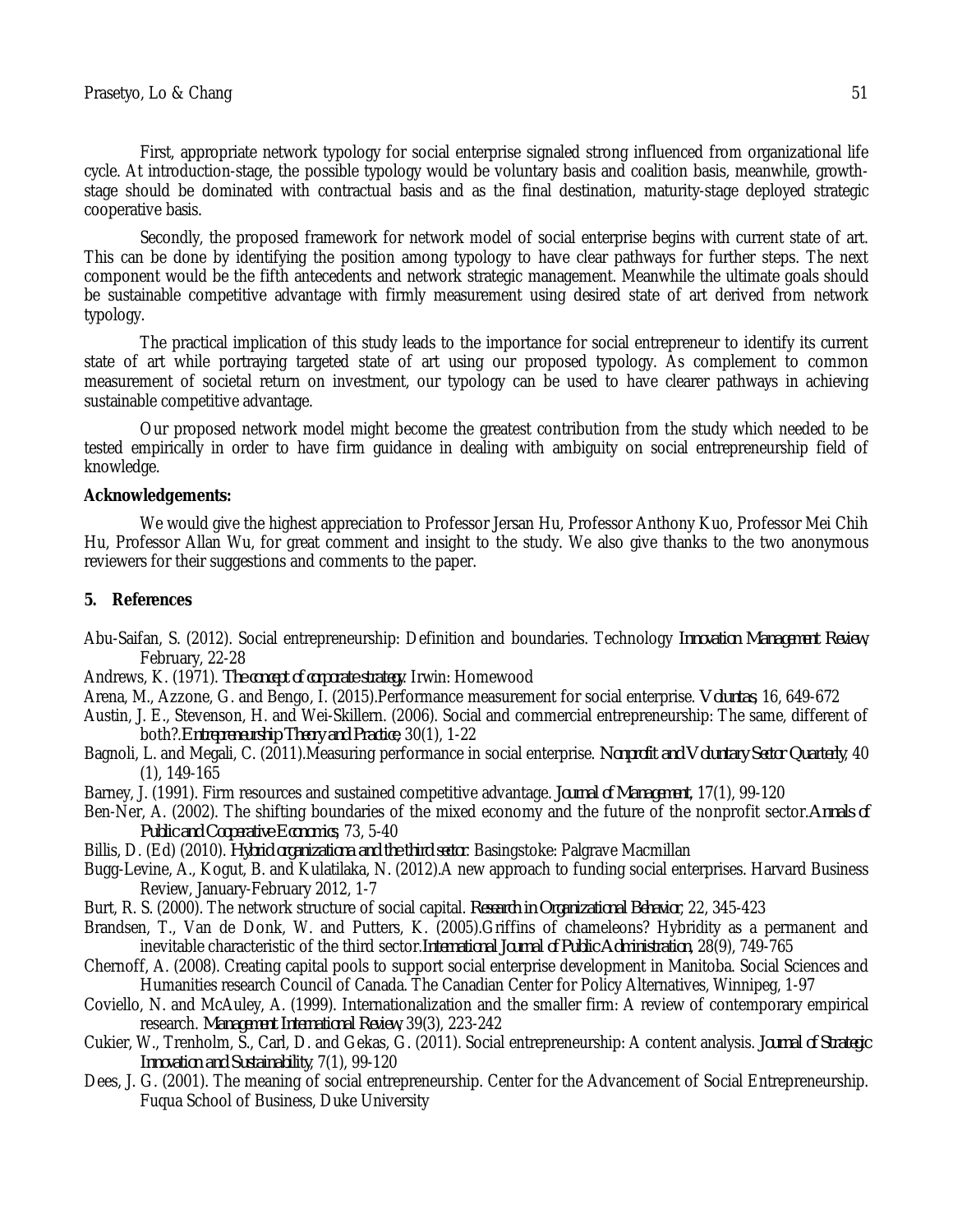- Defouny, J. and Kim, S-Y. (2011). Emerging models of social enterprise in Eastern Asia: A cross-country analysis. *Social Enterprise Journal*, 7(1), 86-111
- Fuller-Love, N. and Thomas, E. (2004).Networks in small manufacturing firms. *Journal of Small Business and Enterprise Development*, 11 (2), 244-253
- Granovetter, M. (1973).The strength of weak ties.*American Journal of Sociology*, 78, 1360-1380
- Granovetter, M. (1982). The strength of weak ties: A network theory revisited. In P. Marsden and N. Lin (Ed).,*Social Structural and Network Analysis*, pp. 130-150, Beverly Hills, CA: Sage
- Grassl, W. (2012). Business models of social enterprise: A design approach to hybridity. *ACRN Journal of Entrepreneurship Perspectives*, 1(1), 37-60
- Guclu, A., Dees, J. G. and Anderson, B. B. (2002). The process of social entrepreneurship: Creating opportunities worthy of serious pursuit. Center of the Advancement of Social Entrepreneurship (CASE), Fuqua School of Business, Duke University
- Hines, F. (2005).Viable social enterprise an evaluation of business support to social enterprise.*Social Enterprise Journal*, 1(1), 13-28
- Hollendsen, S. (1998).*The network model. From global marketing: A market-responsive approach*. Prentice Hall Europe.
- Holmberg, S. R. and Cummings, J. L. (2009).Building successful strategic alliances: strategic process and analytical tool for selecting partner industries and firms.*Long Range Planning*, 42, 164-193
- Kilduff, M. and Tsai, W. (2003).*Social networks and organizations.* London: Sage
- Lessig, L. (2008). *Remix: making art and commerce thrive in the hybrid economy*. New York: Penguin Press
- Light, P. C. (2006).Reshaping social entrepreneurship. *Stanford Social Innovation Review*, 4(3), 46-61
- Mair, J. and Marti, I. (2006). Social entrepreneurship research: A source of explanation, prediction and delight. *Journal of World Business*, 41, 36-44
- Martin, R. L. and Osberg, S. (2007). Social entrepreneurship: The case for definition. *Standford Social Innovation review*, Spring, 1-13
- Millar, R. and Hall, K. (2013). Social return on investmet (SROI) and performance measurement: The opportunities and barriers for social enterprises in health and social care. *Public Management Review*, 15(6), 923-941
- Nicholls, A. (2006). Playing the field: A new approach to the meaning of social entrepreneurship. *Social Entrepreneurship Journal*, 2(1), 1-5
- Pepin, J. (2005). Venture capitalists and entrepreneurs become venture philanthropists, *International Journal of Nonprofit and Voluntary Sector Marketing*, 10(3), 165-173
- Prasetyo, A. H. (2016). Contextualizing competitive advantage: A perspective of social entreprenenurship. Working Paper, Fu Jen Catholic University, Taiwan, R.O.C
- Prasetyo, A. H. (2016). Rationale behind intra organizational network: An empirical test among current theories. Working Paper, Fu Jen Catholic University, Taiwan, R.O.C
- Prasetyo, A. H. (2016). Towards network strategic management. Working Paper, Fu Jen Catholic University, Taiwan, R.O.C
- Saxton, T. (1997).The effects of partners and relationship characteristics on alliance outcomes. *Academy of Management Journal*, 40, 443-462
- Schumpeter, J. A. (1934). *The theory of economic development*. Cambridge, MA: Harvard University Press
- Scott, J. (1991). *Social network analysis: A handbook*. London: Sage
- Seelos, C. and Mair, J. (2005).Sustainable development, sustainable profit. *European Business Forum*, 20, 49-53
- Sharir, M. and Miri, L. (2006). Gauging success ventures initiated by individual social entrepreneurs. *Journal of World Business*, 41(1), 6-20
- Straub, A., Koopman, M. and van Morssel, H. J. (2010).System approach and performance measurement by social enterprises. *Facilities*, 28 (5), 321-331
- Svensson, P. and Bengtsson, L. (2010). Users influence in social service innovations: Two Swedish case Studies, *Journal of Social Entrepreneurship*, 1(2), 190-212
- Teece, D. J. and Pisano, G. (1994). The dynamic capabilities of firms: An introduction. *Industrial and Corporate Change*, 3(3), 509-533
- Teece, D. J., Pisano, G. and Shuen, A. (1997).Dynamic capabilities and strategic management. *Strategic Management Journal*, 18(7), 509-533
- Thompson, J., Alvy, G. and Lees, A. (2002). Social entrepreneurship: A new look at the people and the potential. *Management Design*, 38(5), 328-350